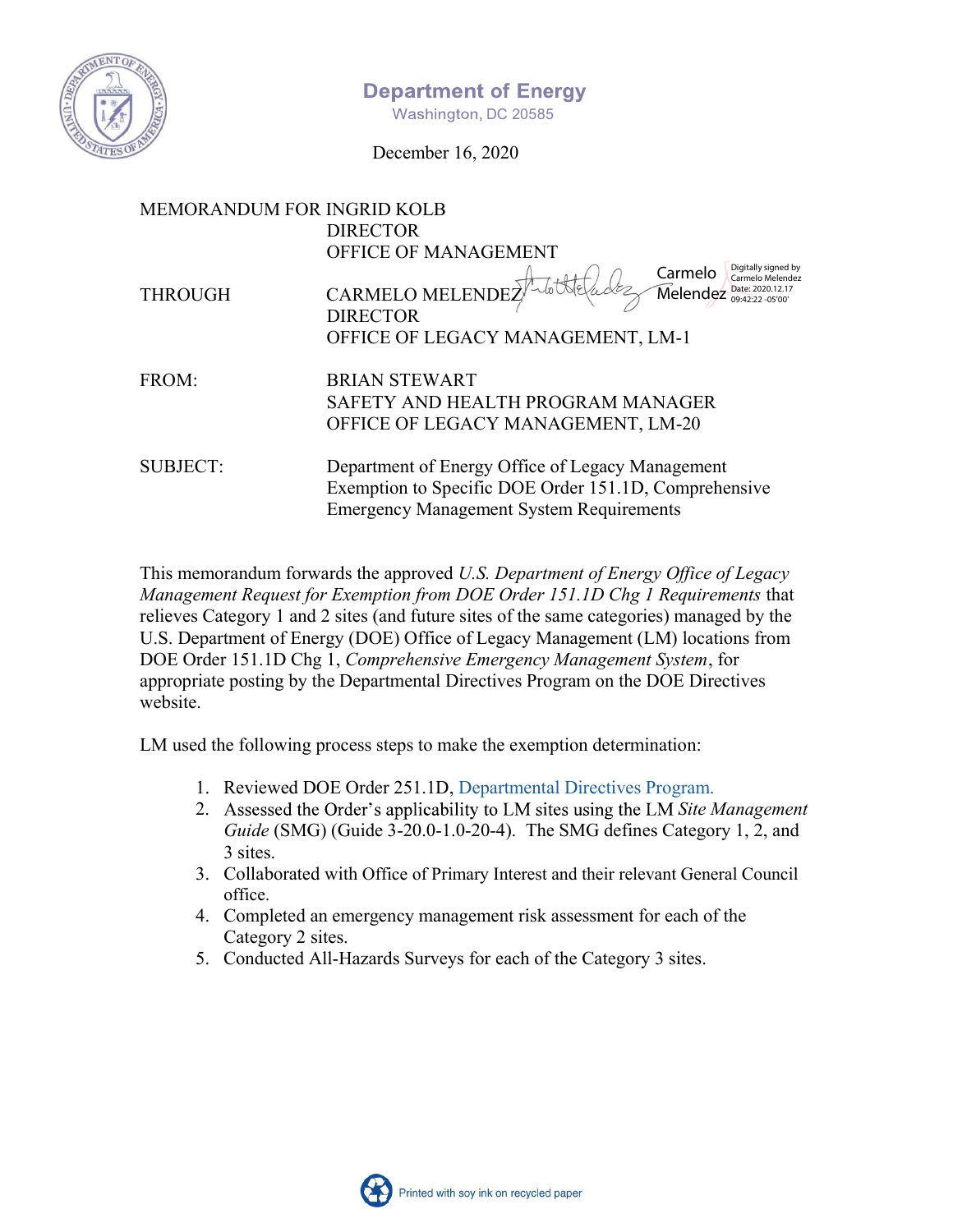As Head of the Departmental Element, I granted this exemption only after confirming that the exemption:

- 1. Is not contrary to law or regulations;
- 2. Ensures adequate protection of the public, workers, and the environment; and
- 3. Remains consistent with the primary goal, intent, and purpose of the directive.

Please contact me, or Brian Stewart at (720) 377-3814, if you have any questions.

Attachment

cc w/attachment via email: Charles Hopkins III, DOE-EO Jeff Austin, DOE-LM Jay Glascock, DOE-LM Jeanie Gueretta, DOE-LM Brian Stewart, DOE-LM David Shafer, DOE-LM Peter O'Konski, DOE-LM Kenneth Thomas, DOE-NNSA HQ Stephen Browning, Navarro Teresa Gildersleeve, Navarro Matthew Hadacek, Navarro DOE Read File File: FED/20/38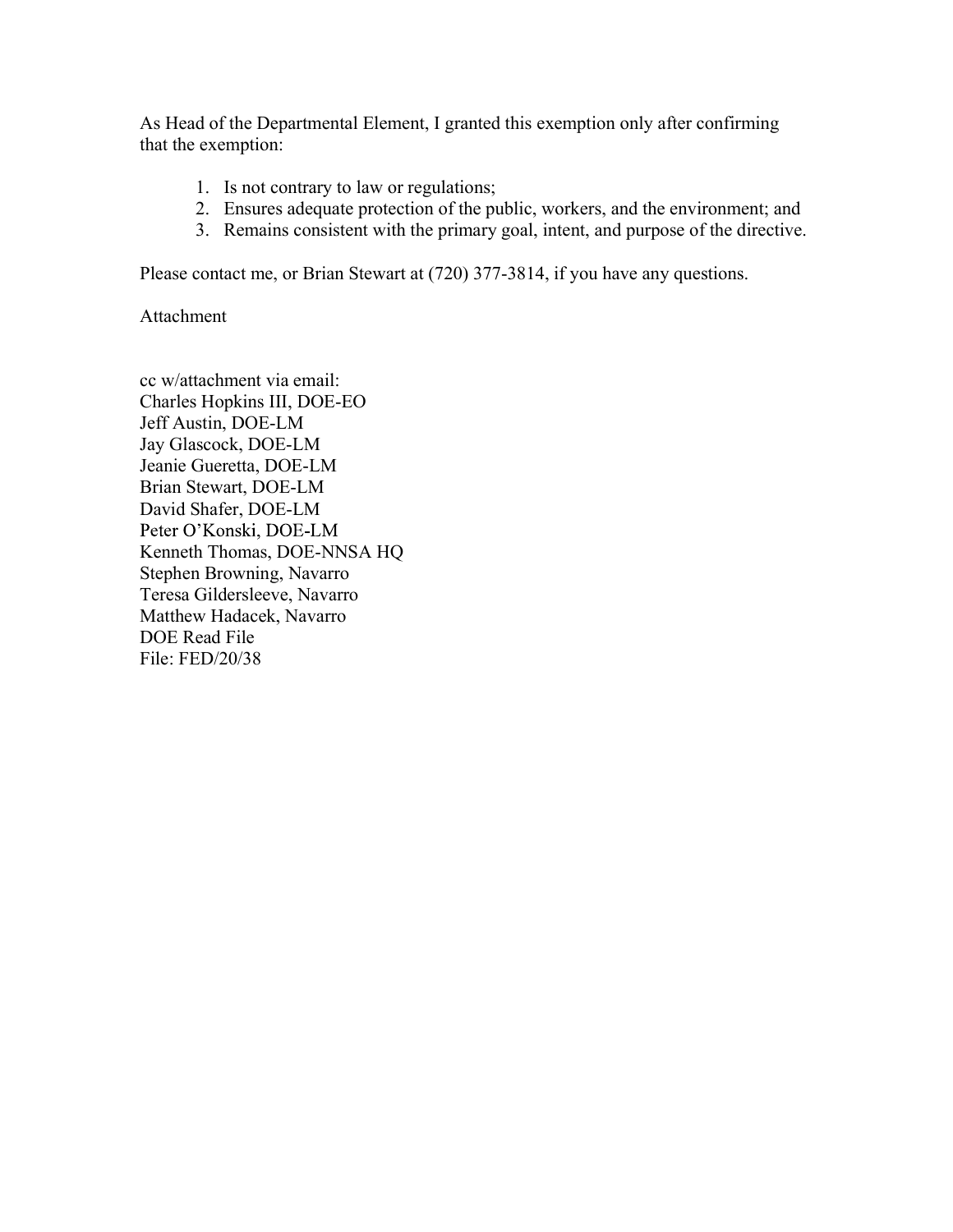**Separation Page Only for** 

**U.S. Department of Energy Office of Legacy Management Request for Exemption from DOE Order 151.1D Chg 1 Requirements**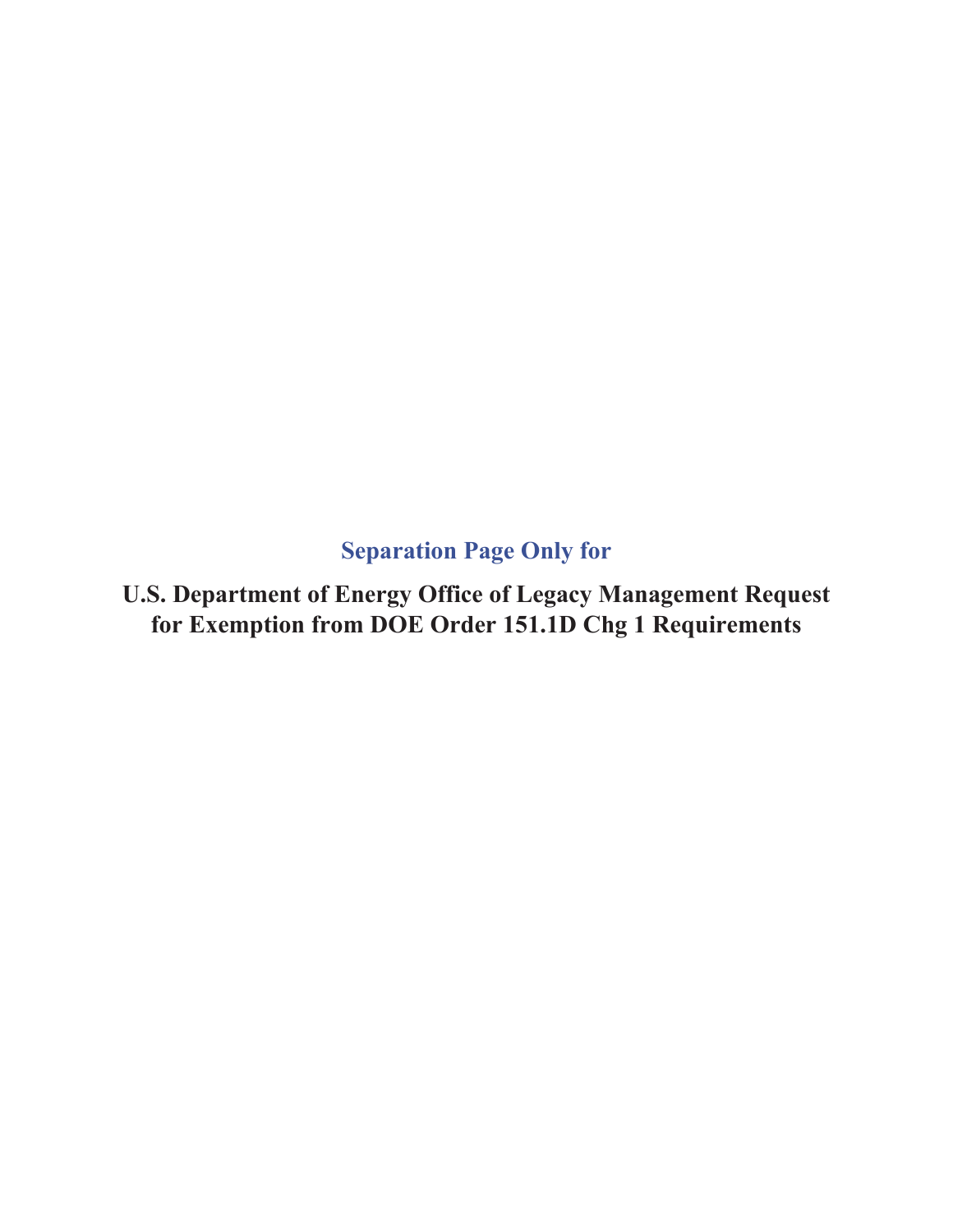# **U.S. Department of Energy Office of Legacy Management Request for Exemption from DOE Order 151.1D Chg 1 Requirements**

The U.S. Department of Energy (DOE) Office of Legacy Management (LM), established in 2003, manages DOE's responsibilities associated with the closure of World War II and Cold War-era sites that the federal government operated to research, produce, and test nuclear weapons and conduct other scientific and engineering research.

The operations that were conducted in this vast network of industrial facilities left a legacy of radioactive and chemical waste, environmental contamination, and hazardous facilities and materials at more than 100 sites.

LM has long-term stewardship responsibility and an obligation to protect human health and the environment at these sites, which do not have continuing missions. Each year, LM issues the LM *Site Management Guide* (Guide-3-20.0-1.0-20.4) as a reference document for LM and its contractors. It provides accurate and consistent information regarding the regulatory driver, programmatic framework, and categorization of LM's sites. The most recent edition was published in March 2020. The primary elements of the *Site Management Guide* are as follows:

- $\bullet$  Site name and location (state)
- $\bullet$  Pre-LM name
- Transferring organization
- Actual transfer date (fiscal year  $[FY]$ )
- Planned transfer date  $(FY)$
- Regulatory drivers and programmatic framework
- $\bullet$  Site category

The guide includes data for the 100 sites currently under LM jurisdiction and the schedule for transfer of projected future sites. Of particular interest to this discussion, the guide categorizes each site based on the actual or anticipated long-term surveillance and maintenance (LTS&M) activities associated with that site. The site category indicates the level of LTS&M activities that are expected for each site. The long-term management of each LM site is designated as one of three categories.

Using the *Site Management Guide* categorization criteria, LM requests the following exemptions from the requirements of DOE Order 151.1D Chg 1, *Comprehensive Emergency Management System*, by category for current and future sites:

#### **Category 1 Sites**

The *Site Management Guide* defines category 1 as sites that "typically include records-related activities and stakeholder support." Forty-three sites are currently classified as category 1.

By definition, LM provides only the records-retention function. LM has no daily physical presence or ongoing mission activity at these sites. In addition, LM is not responsible for any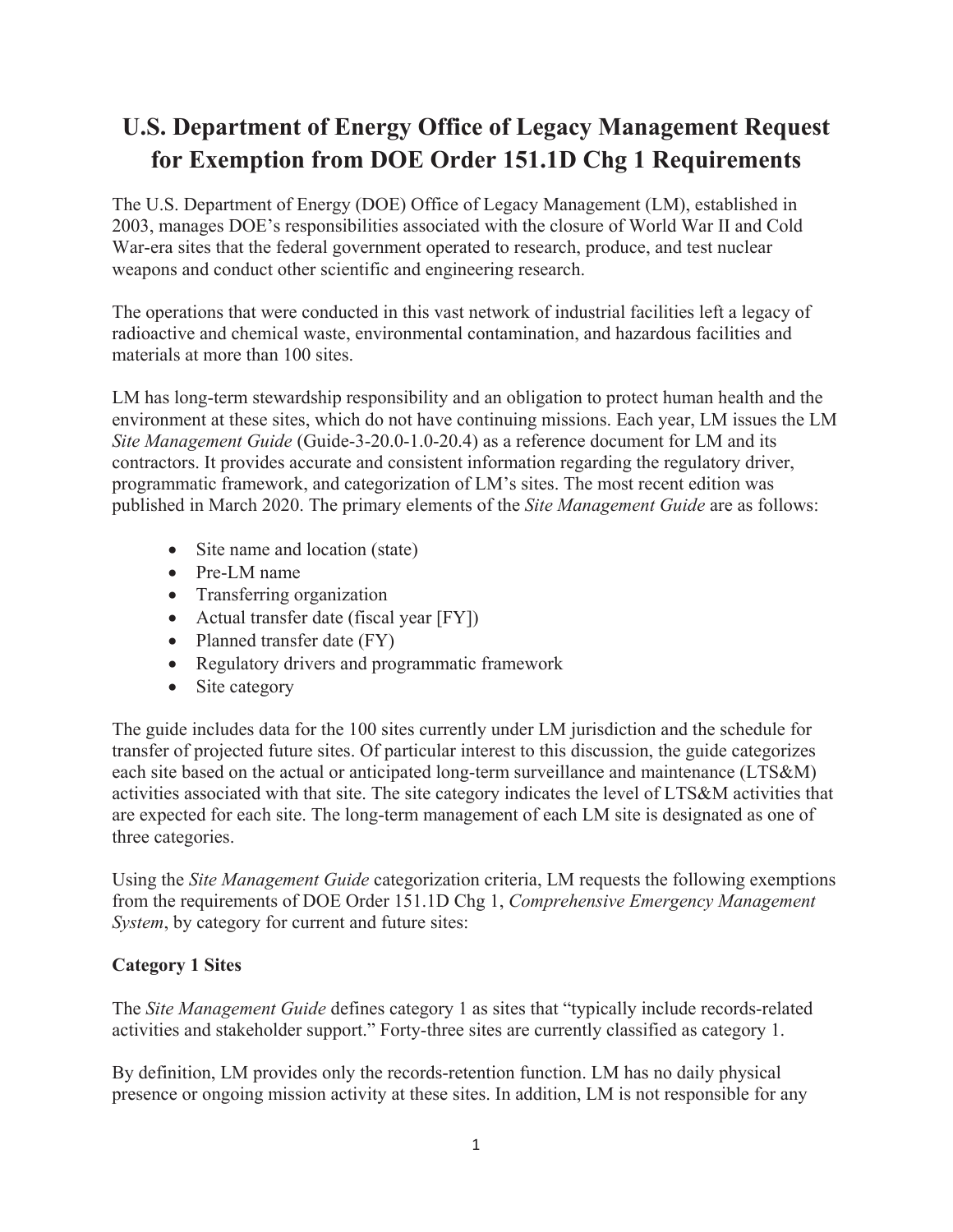physical location that the records reference or the facility at which they originated. For these reasons, there is no increase in the risk to human health or the environment associated with records-related activities or performance of stakeholder support functions.

*Request: Based on the absence of risk associated with the category 1 sites, a "categorical exemption" to the requirements of DOE Order 151.1D Chg 1 is requested.* 

#### **Category 2 Sites**

The *Site Management Guide* defines category 2 sites as those that "typically include routine inspection (any site visit needed to verify the integrity of engineered or institutional barriers) and monitoring/maintenance, records-related activities, and stakeholder support." At sites characterized as category 2, workers are not physically present every day. Forty-eight sites are currently classified as category 2.

These category 2 sites do not have active missions, and hazardous materials do not exceed threshold quantities or may be excluded from further analysis because of their physical form or other factors. Routine inspections are provided at various intervals and are needed to verify the integrity of engineered or institutional barriers.

For category 2 sites, the implementation of a fully compliant Emergency Management System would place undue financial stress on LM and provide little or no benefit of additional protection to workers and the environment.

*Request: Based on the absence of additional risk posed by inspection and monitoring at category 2 sites, a "categorical exemption" to the requirements of DOE Order 151.1D Chg 1 is requested, with the caveat that measures are in place to protect inspection workers in the event of an emergency.*

The following measures will be implemented:

- 1. Employee training on how to safely evacuate the site and notify LM and local emergency response authorities, as needed, of emergency conditions.
- 2. A site emergency management risk assessment will be completed for any exempt category 2 site to confirm they do not pose additional risk to the protection of human life and the environment.
- 3. If a remedial action system undergoes temporary operational or maintenance activity, the activity will be evaluated to determine if the site will require additional emergency management attention or recategorization during the activity.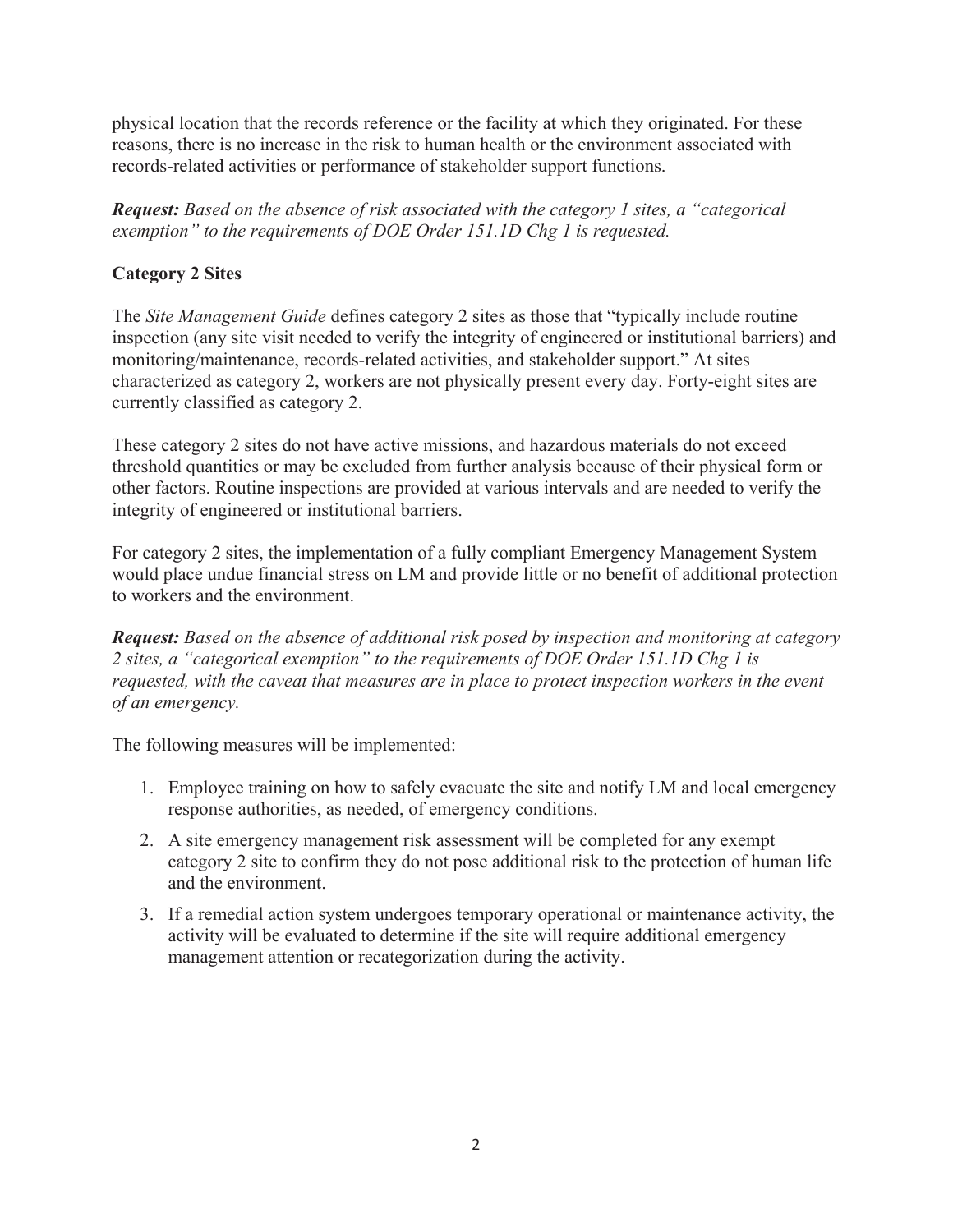#### **Category 3 Sites**

The *Site Management Guide* defines category 3 sites as those whose "activities typically include operation and maintenance of active remedial action systems, routine inspection (any site visit needed to verify the integrity of engineered or institutional barriers) and monitoring and maintenance, records-related activities, and stakeholder support." These sites add active operational and maintenance activities to the functions associated with category 2 sites. Daily physical presence of employees is expected, and the performance of these functions has the potential to add some risk to the protection of human life and the environment.

Currently, nine LM sites are classified as category 3. However, seven of the category 3 sites are populated by 10 or fewer employees. If this exemption is approved, the following sites would be exempt from DOE Order 151.1D Chg 1 Section 14(2)(b) (annual exercise) requirements:

- Grand Junction, Colorado, Disposal/Processing Sites
- Monticello, Utah, Disposal and Processing Sites
- Mound, Ohio, Disposal Site
- Pinellas County, Florida, Site
- Rocky Flats Site, Colorado
- Shiprock, New Mexico, Disposal Site
- Tuba City, Arizona, Disposal Site

An exemption from DOE Order 151.1D Chg 1 requirements is also requested for general office buildings owned or leased by DOE to fulfill LM's mission. These facilities will be managed in accordance with federal, state, and local standards applicable to general use facilities. If this exemption is approved, the following general office buildings owned or leased by DOE would be exempt from DOE Order 151.1D Chg 1 requirements:

- LM Business Center at Morgantown, West Virginia
- LM Field Support Center at Grand Junction, Colorado (LM office at Grand Junction, Colorado)
- LM office in Pinellas County, Florida
- LM Operations Center at Westminster, Colorado (LM office at Westminster, Colorado)
- LM office at Window Rock, Arizona

An All Hazards Survey (AHS) is required for each category 3 site with documentation that hazardous materials do not exceed threshold quantities or that they may be excluded from further analysis because of their physical form or other factors. When this is not the case, a quantitative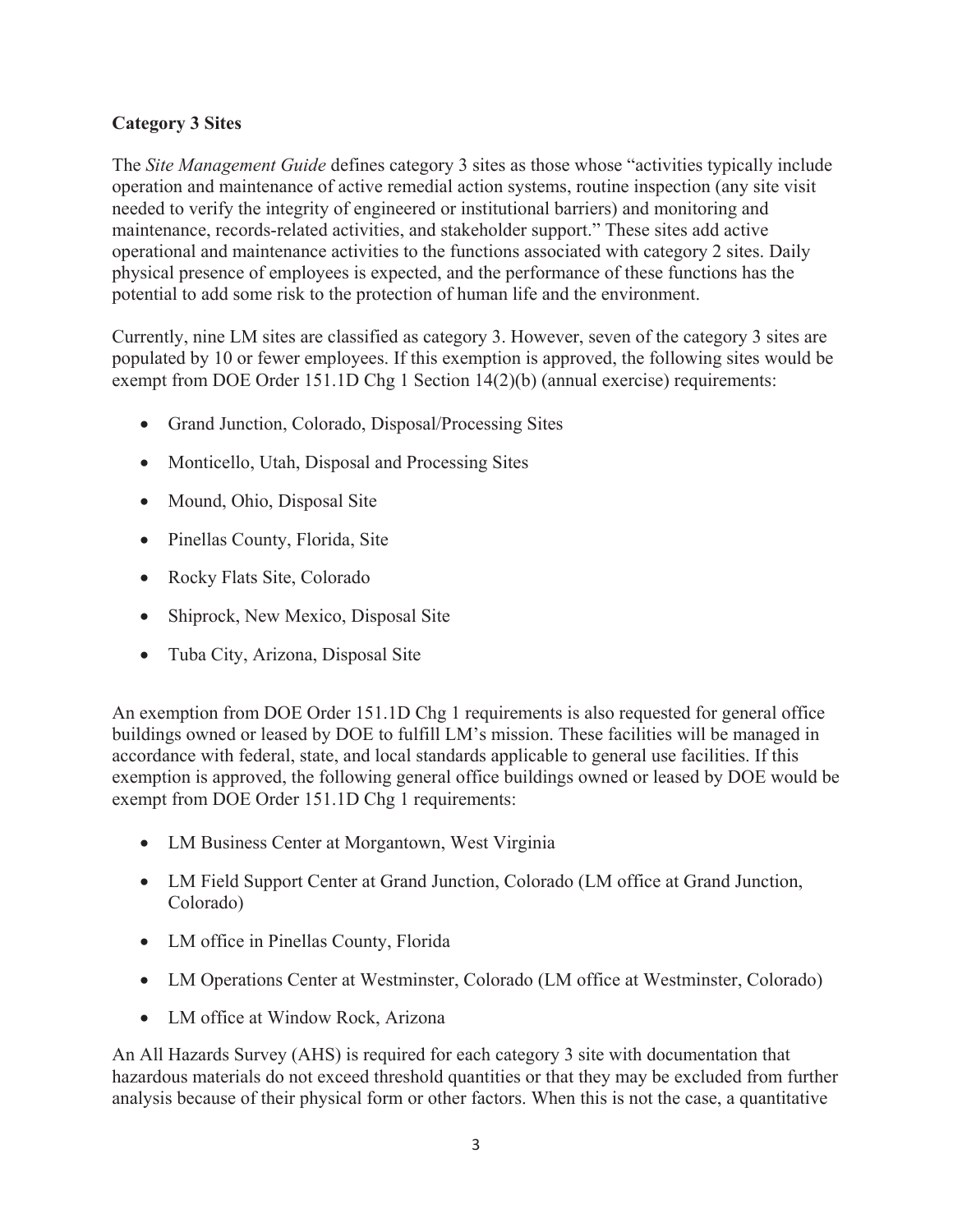Emergency Planning Hazards Assessment must be documented and further emergency management-related requirements may apply as delineated in DOE Order 151.1D Chg 1 Attachment 4, "Emergency Management Hazardous Materials Program."

*Request: Each of the nine category 3 sites have been evaluated against the appropriateness of each functional element in DOE Order 151.1D Chg 1 Attachment 3, "Emergency Management Core Program." Specific relief from the annual site-level exercise requirement in Section 14, "Readiness Assurance," (performing exercises) is requested.* 

This requirement seems to be impractical when the category 3 site has 10 or fewer assigned workers. When a category 3 site has greater than 10 workers assigned, all functional elements in Attachment 3 will be incorporated into LM's Emergency Management Program.

The selection of 10 or fewer employees as the quantifying number for this exemption request is based on National Fire Protection Association Standard 1.01 Paragraph 7.2.1.1.3.1, which uses greater than 10 people as the threshold to define an occupied building, and Title 29 *Code of Federal Regulations* Section 1910.38(b) (29 CFR 1910.38[b]), which similarly allows emergency action plans to be communicated orally (instead of in writing) if the workforce consists of 10 or fewer employees. Conducting the annual site-level exercises at locations populated with more than 10 workers would provide a more realistic venue for testing and validating organizational emergency plans and procedures.

It is understood that all category 3 sites would conduct worker drills at the required frequency specified in Attachment 3 Section 5(d)(1) and emergency response organization member drills specified in Section 5(e)(1). The annual site-level exercise required in Attachment 3 Section 14(2)(b) would be rotated among hazards and risks identified in the AHS at sites having a population exceeding 10 employees.